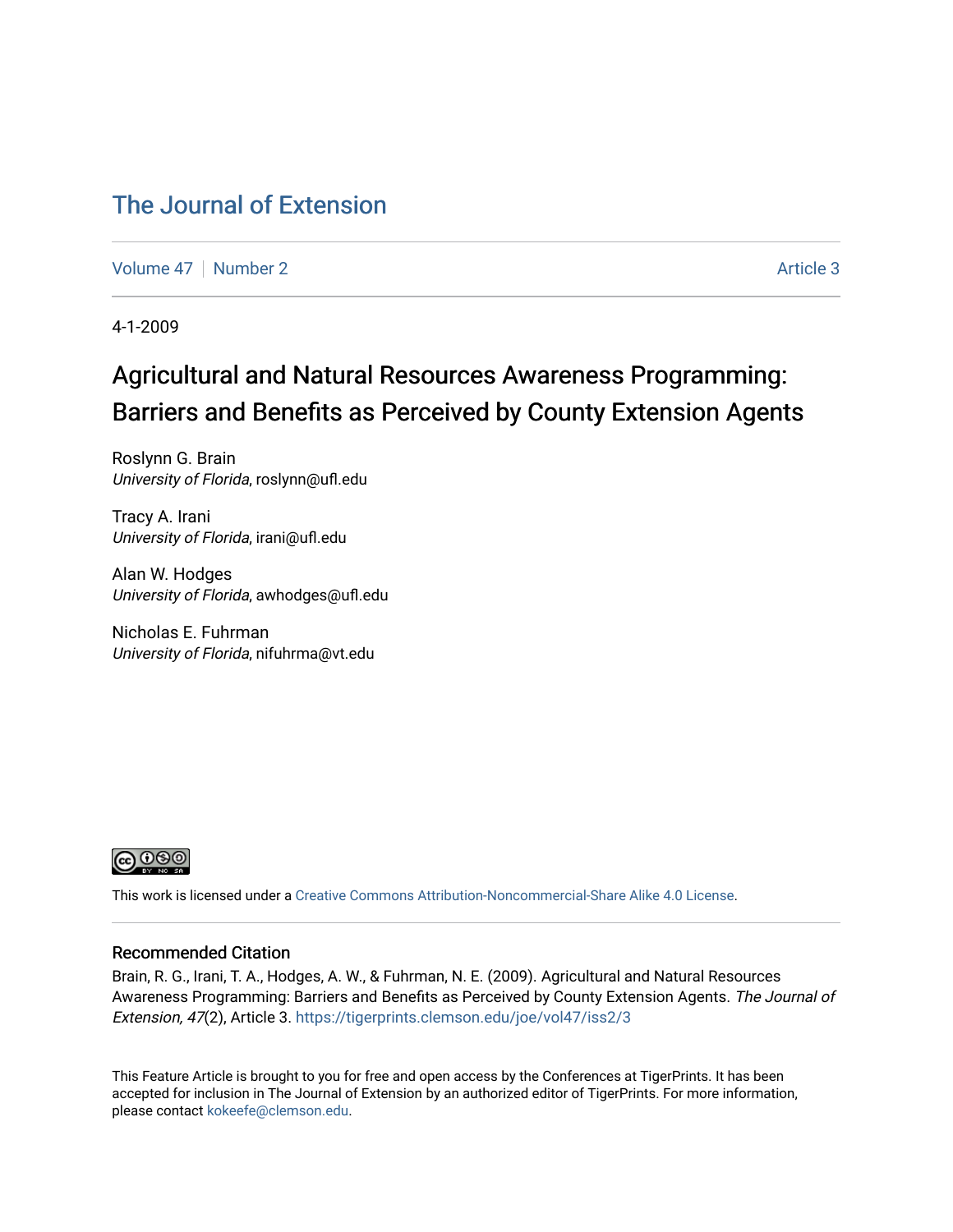

## **April 2009 Volume 47 Number 2 Article Number 2FEA3**

[Return to Current Issue](http://www.joe.org:80/joe/2009april/)

# **Agricultural and Natural Resources Awareness Programming: Barriers and Benefits as Perceived by County Extension Agents**

#### **Roslynn G. Brain**

Ph.D. Candidate Department of Agricultural Education and Communication University of Florida Gainesville, Florida [roslynn@ufl.edu](mailto:roslynn@ufl.edu)

#### **Tracy A. Irani**

Associate Professor Department of Agricultural Education and Communication University of Florida Gainesville, Florida [irani@ufl.edu](mailto:irani@ufl.edu)

#### **Alan W. Hodges**

Associate Professor Department of Food and Resource Economics University of Florida Gainesville, Florida [awhodges@ufl.edu](mailto:awhodges@ufl.edu)

#### **Nicholas E. Fuhrman**

Assistant Professor Department of Agricultural Leadership, Education, and Communication University of Georgia Athens, Georgia [nifuhrma@vt.edu](mailto:nifuhrma@vt.edu")

**Abstract:** The study described here assessed Extension agents' perceived barriers and benefits concerning a new Florida agricultural and natural resources awareness initiative and Web site. A total of 186 agents responded to a statewide Web-based needs assessment, for an overall response rate of 58%. Results highlighted several barriers to communicating about agriculture and natural resources, including (a) a lack of interest, knowledge, and awareness among the general public, government, clientele, and media, (b) a lack of agent access to resources/contacts, and (c) inconsistent/ineffective message delivery methods. Concerning the Web site, most respondents wanted information to be presented via fact sheets, economic facts, and downloadable brochures.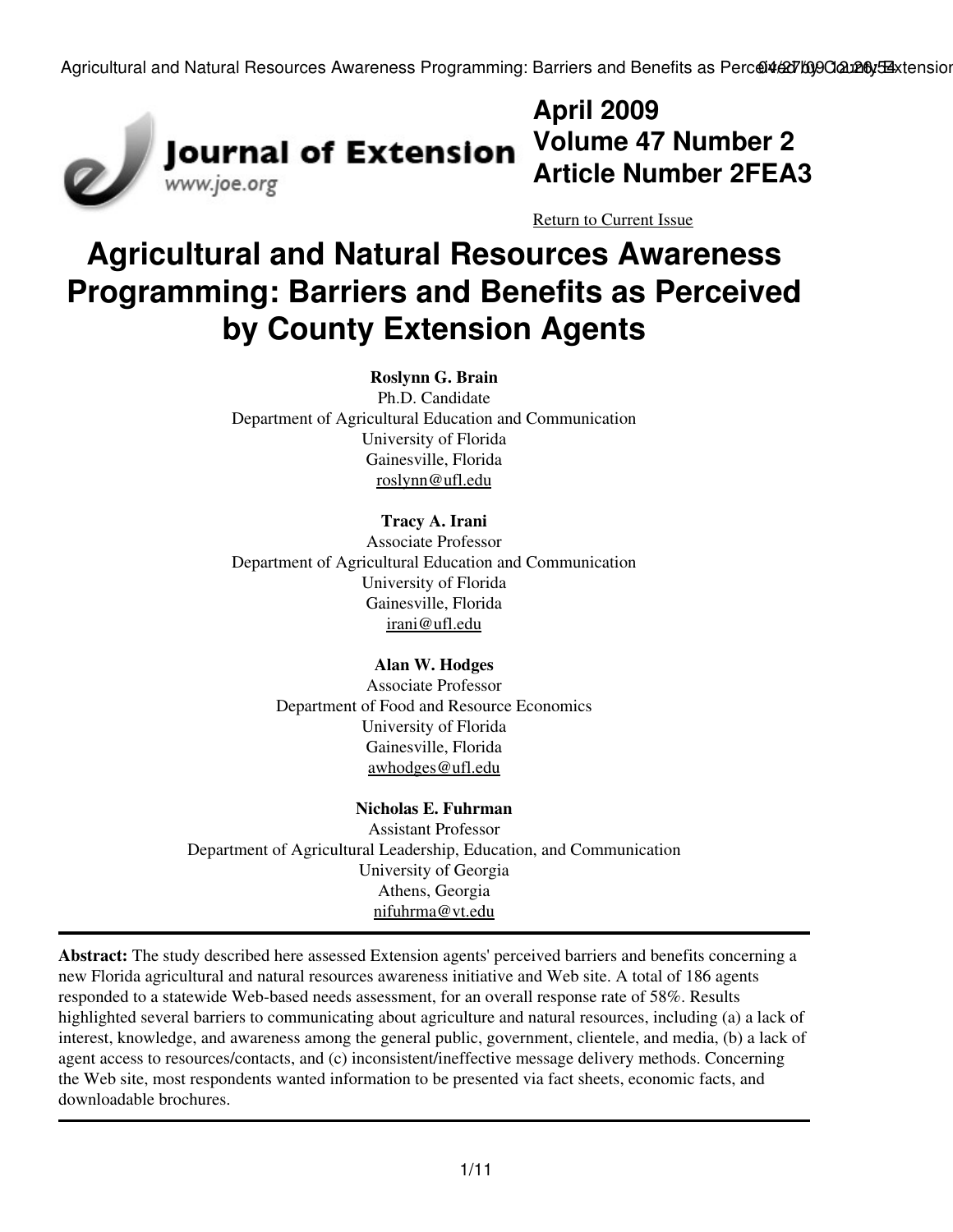## **Introduction**

Change is hard. Given the diverse needs to which the Cooperative Extension Service responds, initiating change within this system is especially difficult. According to Burke (2002), organizations such as Extension are created and developed with an assumption of continuity, but their external environment is in a constant state of flux. This helps explain the difficulties in fostering large-scale change within Extension, despite an increase in the Extension literature advocating the need for such change (Bull, Cote, Warner, & McKinnie, 2004; Ray, 2007). In fact, some have suggested that unless Extension better markets its ability to respond to the changing needs of society, its efforts may no longer be needed (McDowell, 2004).

Behavior change theories, including Ajzen's (1991) Theory of Planned Behavior, McKenzie-Mohr and Smith's (1999) Community-Based Social Marketing, and Rogers's (2003) Diffusion of Innovations Theory, provide frameworks for measuring/increasing the likelihood that change will occur. However, prior to applying these theories, barrier-benefit research is necessary (McKenzie-Mohr & Smith, 1999). Lewin (1951) and, more recently, Burke (2002) argued that in an attempt to understand and better stimulate behavior change, an identification of individual and organizational barriers and opportunities is vital. A proactive assessment of the barriers and benefits associated with a new initiative, as perceived by the target audience, can increase the likelihood of program success (McKenzie-Mohr & Smith, 1999).

With respect to behavior change in Extension, barriers to engaging in a new program/initiative and barriers to agent outreach efforts that promote behavior change have been identified. Concerning barriers to engaging in a new program/initiative, a qualitative case study with key Florida Extension leaders found that Florida Extension agents: (a) faced information overload and (b) experienced a lack of incentives for engaging in new programs/initiatives and had a lack of knowledge that such incentives existed (Brain & Fuhrman, 2007).

Regarding barriers to outreach efforts, Extension agents were perceived to have an unclear sense of what they were expected to accomplish and their communication efforts with the public were often inconsistent (Brain & Fuhrman, 2007; Haug, 1999). McDowell (2004) stated that inconsistency lay not only in outreach efforts between Extension agents and the general public, but also between academic departments and Extension agents. A lack of targeted information has also been identified as a considerable barrier to fostering sustainable behavior change via Extension outreach efforts (McDowell, 2004; Schultz, 2002).

In addition to the aforementioned barriers, several authors have suggested opportunities for meeting the changing needs of society that Extension ought to embrace. A recurring theme among recommended opportunities is technology adoption. For example, Bull et al. (2004) discussed the need for Extension to continue communicating through evolving and multiple learning contexts, including technology, to meet the changing needs of diverse target audiences. King and Boehlje (2000) advocated the use of technology in their push for the development of a new virtual Extension Service (e-CES). The Extension Committee on Organization and Policy (ECOP) provided similar recommendations for developing such technologies in *The Extension System: A Vision for the 21st Century* (2002). Since the ECOP report, several articles in *JOE* have advocated the use of Web-based Extension products, such as eXtension, but the acceptance and adoption of a Web-based approach has been slow (Ray, 2007).

Given the slow adoption rate of a Web-based approach in Extension, identification of (a) preferred formats for online information and (b) barriers in outreach efforts related to Web-based program content may increase the likelihood of program success. In Florida, Brain and Fuhrman (2007) discussed the potential of Web site technology to centralize Extension's efforts as seen through the eyes of key Florida Extension leaders. However, the perspectives of those who experience the day-to-day operations of Extension must also be examined. Implementing change based solely on a leadership perspective is not advocated as a best practice (Burke, 2002). Thus, when asking agents to change and adopt new initiatives/technologies, accurate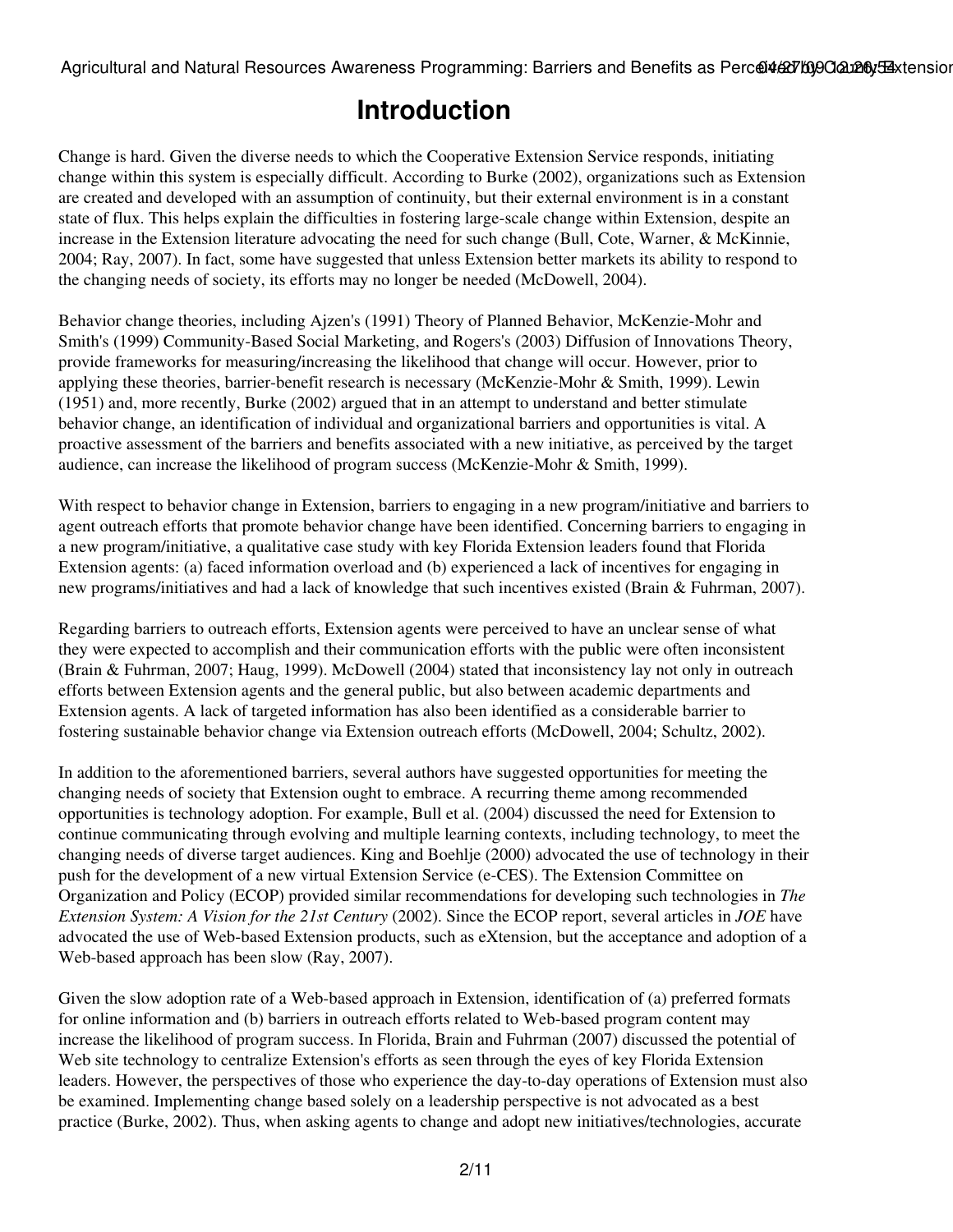diagnosis of potential barriers and benefits is difficult without asking agents themselves.

Assessing agent perspectives can enhance the likelihood of new initiative/technology adoption. According to adult learning theory, involving adults in planning relevant programs fosters an atmosphere of ownership and self-directedness. Birkenholz (1999) stated that, "adults who participate in the planning process generally develop a vested interest and will work more diligently to achieve program success" (p. 58). In an earlier study, Knowles (1980) claimed that adults should participate in the planning, implementation, and evaluation of programs to maximize their learning experience. One way to effectively involve adults is through a needs assessment. In program development, needs assessments provide a systematic process for determining the gap between "what is" and "what should be" (Seevers, Graham, Gamon, & Conklin, 1997; Witkin, 1984).

## **Purpose/Research Questions**

Following Knowles (1980) and Birkenholz's (1999) advice, the purpose of the study described here was to assess perceived barriers and benefits of Florida Extension agents concerning a new Florida agricultural and natural resources (AGNR) awareness initiative and Web site. The initiative is a train-the-trainer approach, targeted at Extension agents, with the goal of educating the wider population about the importance of Florida's AGNR industry.

To assess perceived barriers and benefits, a statewide needs assessment was conducted with Florida Extension agents. The needs assessment stemmed from Brain and Fuhrman's (2007) qualitative case study with key Florida Extension leaders. In particular, the following research questions (as perceived by Florida Extension agents) guided the study.

- 1. What barriers exist in Florida Extension with regards to AGNR awareness outreach efforts?
- 2. If a comprehensive AGNR awareness Web site were created, (a) how likely would agents be to use the Web site, and (b) what features should the Web site have?

## **Methods/Procedures**

The AGNR awareness needs assessment instrument was developed by (a) reviewing the literature, (b) gaining input from the AGNR awareness taskforce, and (c) reviewing the results of three in-depth interviews with key Florida Extension leaders, including the Associate Dean of 4-H youth development programs, the Associate Dean of agricultural programs, and the Dean and Director of Extension (Brain & Fuhrman, 2007). A panel of eight experts consisting of faculty and graduate students in the Department of Agricultural Education and Communication and the Department of Food and Resource Economics judged the finalized instrument for face and content validity, and minor revisions were made (Ary, Jacobs, Razavieh, & Sorensen, 2006).

A descriptive survey research design was used via a Web-based questionnaire. Twenty-eight questions were included in the instrument, 14 closed-ended and 14 open-ended. Dillman's (2007) conventions for developing questionnaires to minimize measurement error were followed. Closed-ended questions contained response options ranging from 5-point Likert-type scales to yes/no. As a way to examine validity, open-ended questions were similar to many closed-ended questions but attempted to elicit more detailed qualitative responses from participants. Comparison in responses to similar closed and open-ended questions demonstrated construct validity and reliability.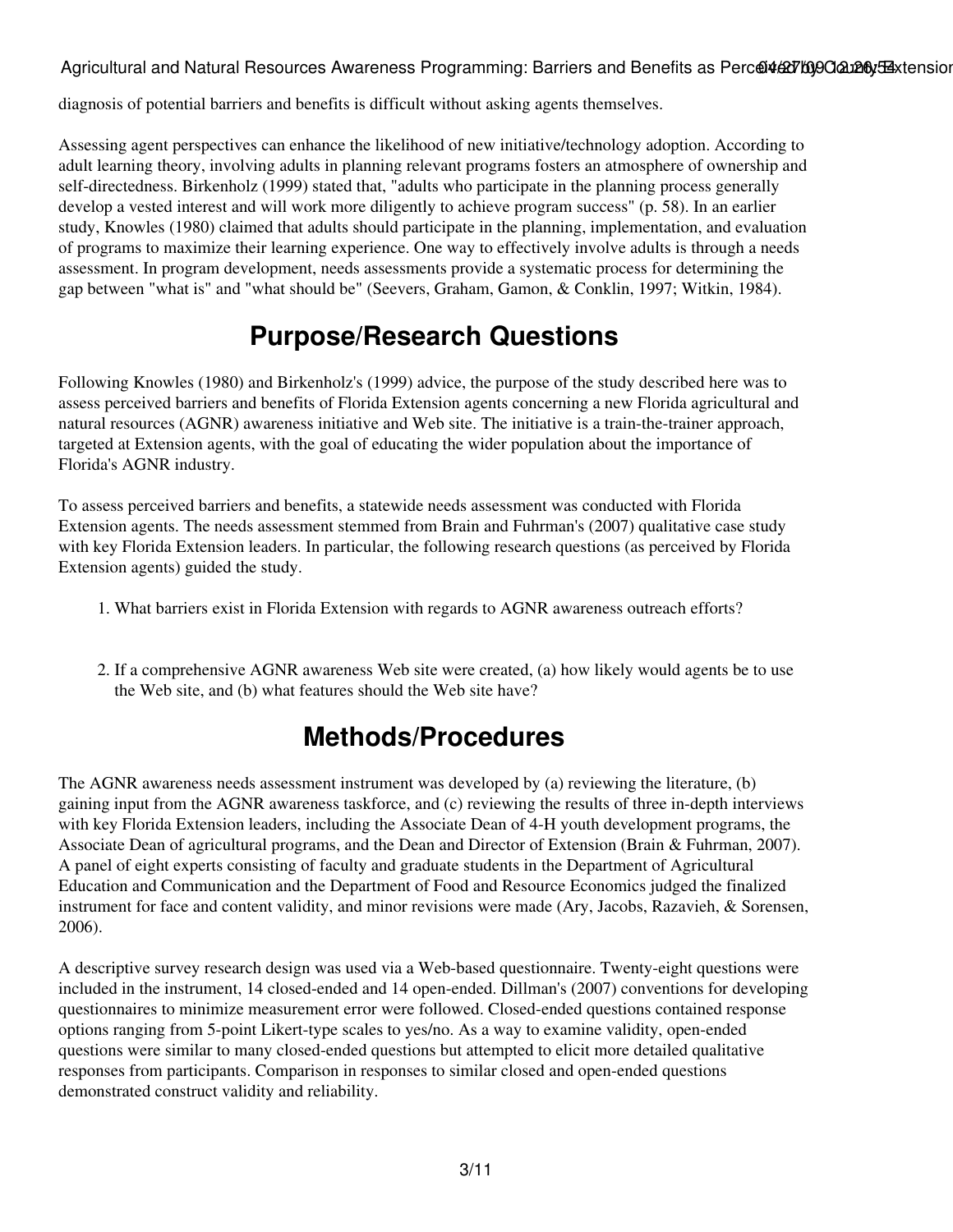Closed-ended questions requiring quantitative responses were analyzed using descriptive statistics, including frequencies, means, and standard deviations in SPSS Version 14.0. Open-ended questions requiring written responses were coded via domain analysis, a qualitative data analysis technique (Coffey & Atkinson, 1996). The domain analysis involved a four-pronged process of open coding, systematic color coding, frequency counts of color codes, and merging of final codes into overarching domains. Extracted themes for each open-ended question were tallied and then peer-reviewed by the AGNR awareness faculty team to ensure credibility and confirmability (Ely, Anzul, Friedman, Garner, & Steinmetz, 1991; Hatch, 2002).

## **Results/Findings**

The study involved census sampling methods. All 321 Extension agents in Florida listed by the University of Florida's Institute of Food and Agricultural Sciences (UF/IFAS) directory received the needs assessment electronically via Survey Monkey©. A Web-based survey administration approach was deemed as the most effective method to reach this population due to its successful use in studies within Florida Extension (Telg, Irani, Muegge, Kistler, & Place, 2007). Internet survey use in social sciences has increased in recent years and has been found to produce similar results to those from telephone surveys in attitudinal and behavioral intention research (Berrens, Bohara, Jenkins-Smith, Silva, & Weimer, 2003; Dillman, 2007).

The survey was administered on September 5, 2006, and closed on September 29, 2006 after two reminder notices were sent to non-respondents, following Dillman's (2007) tailored design method. A total of 186 agents (58% response rate) completed the survey. Early and late respondents were compared to determine if any statistical difference existed (Lindner, Murphy, & Briers, 2001). Statistical analysis of closed-ended questions confirmed no significant differences existed between early (the first 25%) and late respondents (the last 25%).

Respondents represented 53 of the 67 Florida counties. The mean overall experience agents had in working with Extension was 12 years ( $SD = 9$  years), and the mode was 5 years. The minimum amount of experience respondents had was 0.5 years, and the maximum was 35 years.

When asked to list their highest level of education attained, the majority (*n* = 87; 69%) identified having a Master's degree, 23 (18%) had a Bachelor's degree, and 17 (13%) had a Doctoral degree. In addition to education level, agents were asked to list their primary area of expertise. Table 1 illustrates that most agents' primary area of expertise was either in agriculture or 4-H. Primary areas of expertise in the "other" category of Table 1 included commercial, urban and environmental horticulture, animal science, and urban forestry.

| <b>Expertise</b>                    |    | $\%$ |
|-------------------------------------|----|------|
| Agriculture                         | 37 | 29   |
| $4-H$                               | 24 | 19   |
| Urban horticulture                  | 18 | 14   |
| Family youth and community sciences | 16 | 13   |
| Natural resources                   | 9  |      |
| Sea Grant                           |    |      |

**Table 1.** Extension Agent by Primary Area of Expertise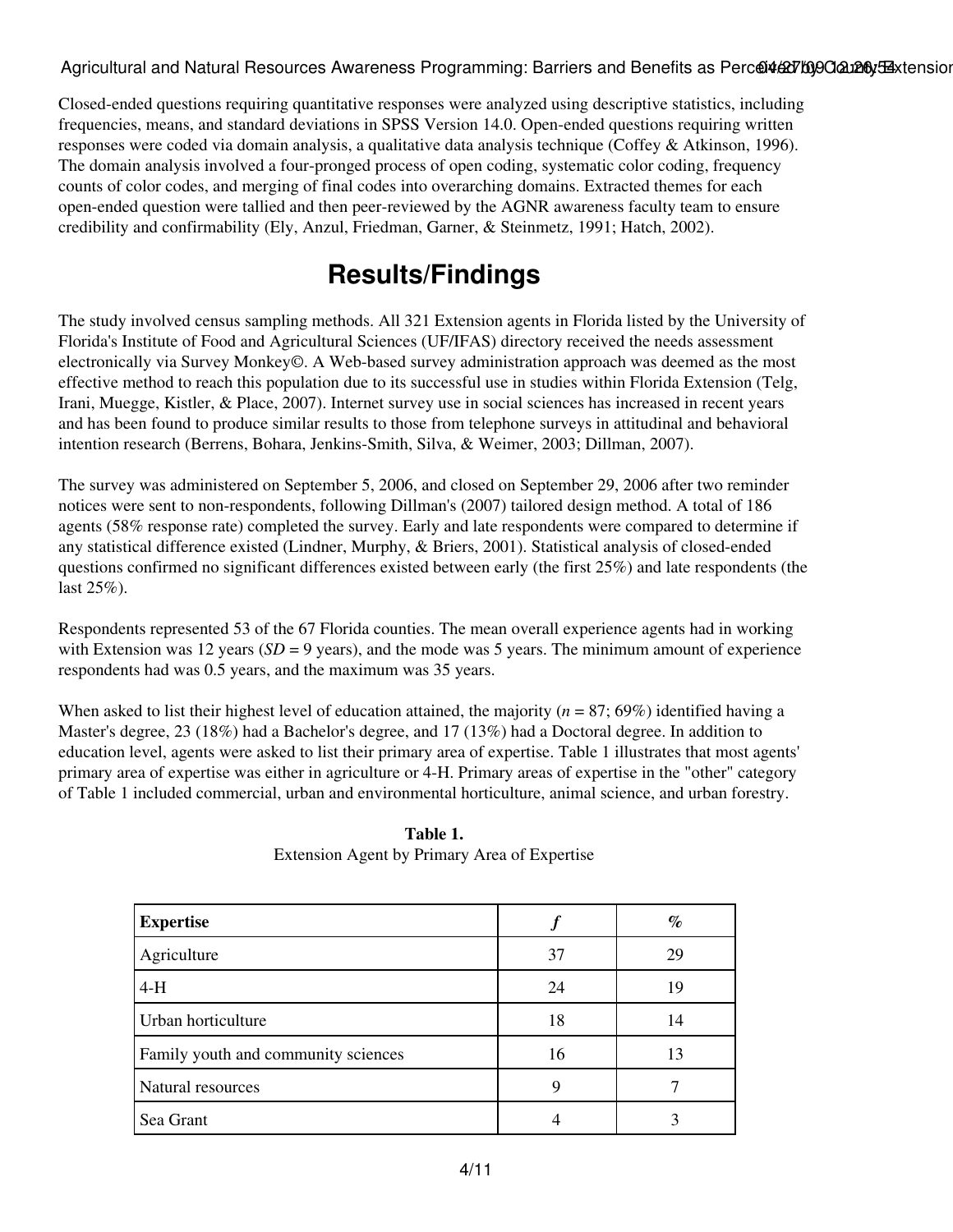| Community development                                               |     |     |  |  |
|---------------------------------------------------------------------|-----|-----|--|--|
| Other                                                               |     |     |  |  |
| Total                                                               | 126 | 100 |  |  |
| Note. $N = 126$ . Sixty respondents did not reply to this question. |     |     |  |  |

### **Research Question #1: Barriers Concerning AGNR Awareness Outreach Efforts**

In examining key barriers facing Florida Extension agents regarding AGNR awareness outreach efforts, it was necessary to first assess the perceived level of interest the Florida public had regarding various AGNR-related issues. This was done using nine subject areas related to AGNR, each with a five-point Likert-type scale ranging from "not interested" to "very interested." The majority (percentage noted in parentheses) indicated that the public was "interested" or "very interested" in the following five subject areas: property rights (*n* = 136, 78%), water use (*n* = 136, 76%), disaster response (*n* = 127, 71%), ground water contamination ( $n = 119, 68\%$ ), and development pressures on land used for agriculture ( $n = 120, 67\%$ ).

Next, agents were asked in an open-ended manner to list the most important AGNR-related challenge currently facing their specific counties. Of the 157 agents who responded, the most frequently listed challenge was "development/population increase," directly mentioned by 91 agents (58% of all responses). Domain analysis revealed five major domains, many of which were either directly or indirectly related to population pressures in the state (Table 2).

| <b>Listed Challenges</b>                                                                                             |    | $\mathcal{O}_{\mathcal{O}}$ |
|----------------------------------------------------------------------------------------------------------------------|----|-----------------------------|
| Development/population increase                                                                                      | 91 | 58                          |
| Water use/quality and other environmental issues resulting from population<br>increase                               | 67 | 43                          |
| Land value and money issues, such as taxation                                                                        | 25 |                             |
| Government policy and property rights                                                                                | 14 | Q                           |
| Rural-urban interface                                                                                                |    |                             |
| Note. $N = 157$ . Total percentage sums to over 100% because many respondents listed<br>more than one key challenge. |    |                             |

**Table 2.** Most Important AGNR-Related Challenges Facing Counties in Florida

Following the broad-based barriers discussed previously, agents were then asked via another open-ended question to identify major barriers in communicating messages about Florida AGNR to various audiences, including the general public, government, Extension clientele, and media. Responses varied for each audience, but frequent barriers mentioned included access to appropriate individuals and materials; lack of interest, awareness, and knowledge of various target audiences; competing interests and priorities of target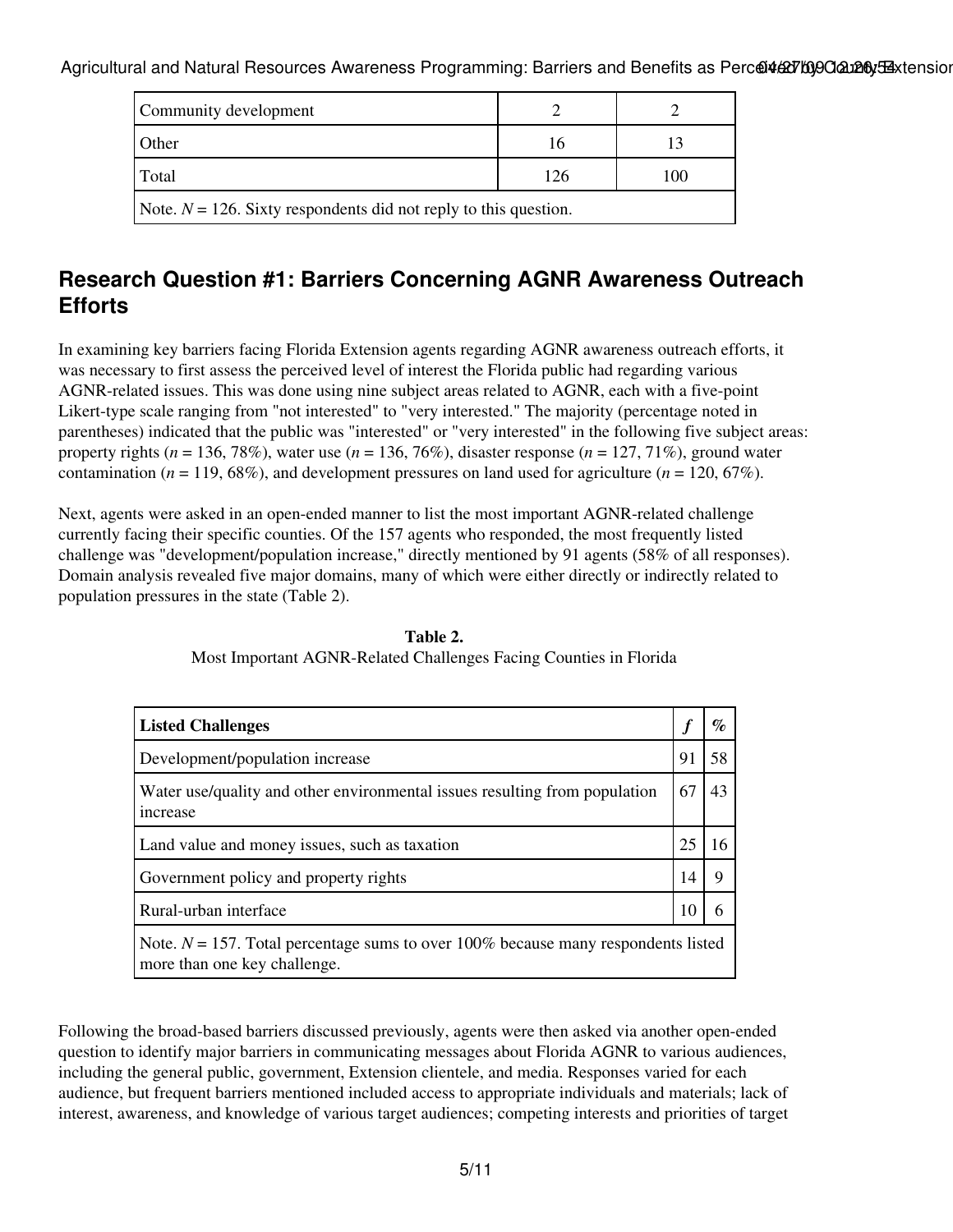audiences; lack of consistency in message delivery; and a lack of resources. Table 3 displays the top barriers to communicating AGNR messages to each audience.

### *Barriers in Communicating to the General Public*

In relating messages to the general public, 46% (*n* = 58) listed a lack of public interest, knowledge, and awareness as the top barrier. For example, one agent stated that "there is a lack of general knowledge about how important farming is to our well-being and environment," while another stated "the topic is not exciting enough to attract long-term interest." Other domains concerning barriers to communicating Florida AGNR awareness messages to the public included (a) a lack of access to various resources and large numbers of people, (b) conflicting messages from the media, (c) a lack of funding, and (d) a lack of credible information.

### *Barriers in Communicating to the Government*

When asked about the greatest barriers Florida Extension agents had in communicating AGNR awareness messages to the government, many (*n* = 39, 33%) voiced frustration about competing agricultural interests with an urban population and developers. Comments about this ranged from "they care more about what development wants" to "there are more votes in urban areas." Other top domains in this category included (a) accessing officials (specifically having the time, knowledge of whom to contact, and money to do so); (b) apathy and a lack of interest and understanding from the government; (c) a predetermined political agenda that does not support AGNR; and (d) a lack of credible, consistent, and effective messages.

### *Barriers in Communicating to Clientele*

Regarding key barriers in communicating AGNR to Extension clientele, the top perceived barrier, cited by 36% (*n* = 41), was a deficiency of clear messages containing reliable, relatable, and objective data. For example, agents voiced that "there is a lack of a clear and uniform message from agriculture" and that "it is difficult knowing how to get the correct information to the correct person." Other frequently listed barriers in this area included (a) a lack of interest in AGNR-related issues from clientele (specifically, clients do not see how AGNR affects them and how they can make a difference in the issues addressed by agents), and (b) an overall lack of time from both farmers and agents. However, 11 agents (10%) stated that they did not experience barriers when communicating to their clientele.

### *Barriers in Communicating to the Media*

Concerning barriers in communicating AGNR-related messages to the media, the majority (*n* = 75, 68%) voiced a lack of effective and objective message delivery as a top barrier. Agents felt that "agriculture is not a 'sexy' or exciting topic to most of the public" and that "agriculture and natural resources are complex issues that aren't easy to boil down into 'sound bites.'" Further comments in this area concerned AGNR's lack of: "newsworthiness," "killings, bombings, and sex scandals," "sensational messages," and "catchy headlines." Other top-listed barriers to communicating to the media included (a) a lack of AGNR understanding and education among the media, (b) a lack of time and money for agents to address the issue, and (c) a lack of access to up-to-date media contacts. Only  $8\%$  ( $n = 9$ ) of the responding agents reported that they did not have a problem communicating messages about Florida AGNR to the media.

#### **Table 3.**

Greatest Barriers to Effectively Communicating Messages about Florida Agriculture and Natural Resources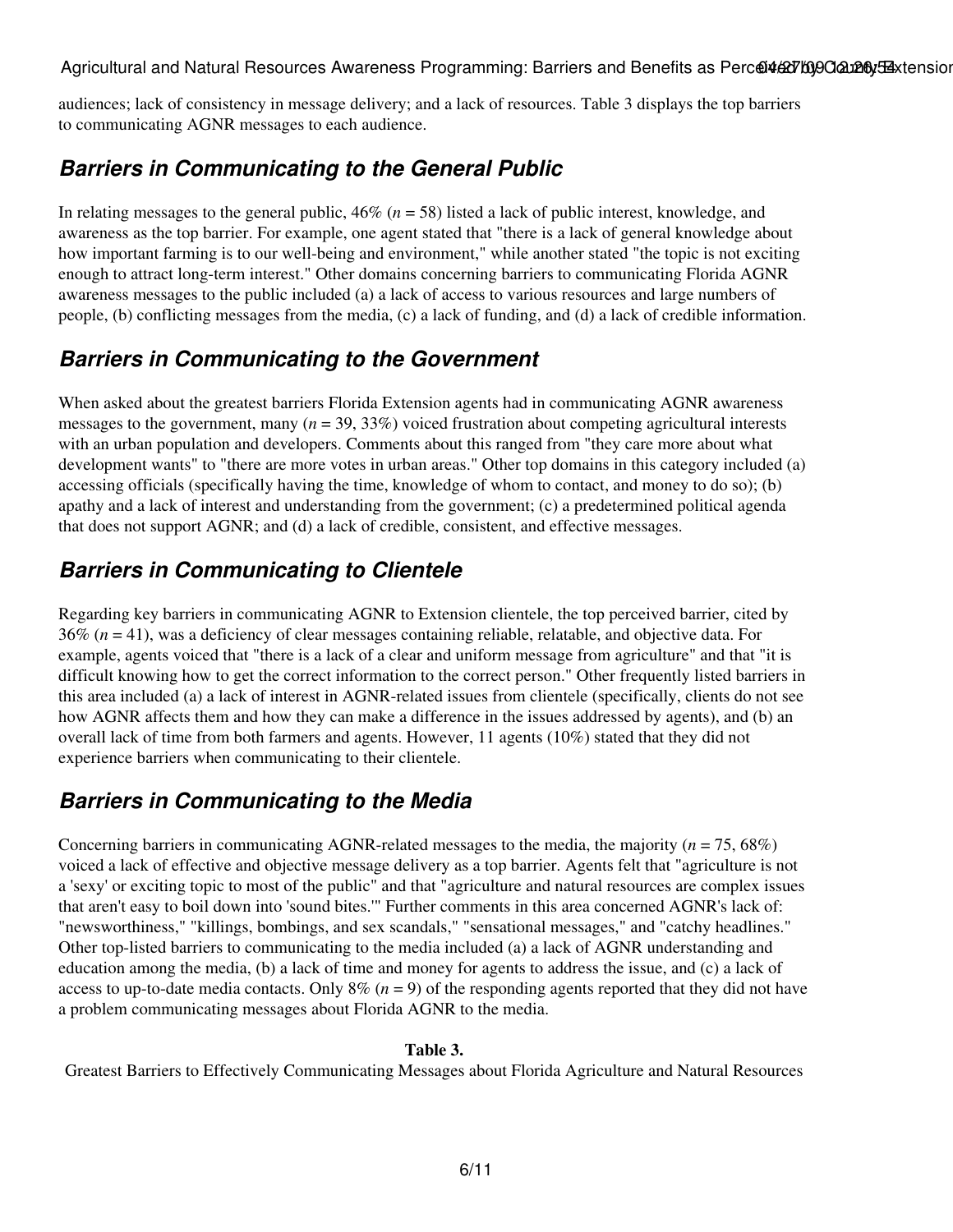| To the General Public $(n = 126)$                                                                                                                | f  | $\%$           |  |
|--------------------------------------------------------------------------------------------------------------------------------------------------|----|----------------|--|
| Lack of public interest, knowledge and awareness                                                                                                 | 58 | 46             |  |
| Lack of access: to materials/educational resources and to large numbers of<br>people (using understandable, effective and impacting messages)    |    | 37             |  |
| Conflicting messages (with biased points of view) from the media                                                                                 |    | 11             |  |
| Lack of funding                                                                                                                                  | 11 | 9              |  |
| Lack of credible information                                                                                                                     | 5  | $\overline{4}$ |  |
| To the Government $(n = 119)$                                                                                                                    | f  | $\%$           |  |
| Competing interests with urban residents and developers                                                                                          |    | 33             |  |
| Accessing officials (time, knowing who to contact, and money to do so)                                                                           |    | 20             |  |
| Apathy/lack of governmental interest and understanding                                                                                           | 23 | 19             |  |
| A predetermined political agenda that is not in favor of AGNR                                                                                    |    | 17             |  |
| Lack of credible, consistent and impacting messages/data for the<br>government                                                                   |    | 16             |  |
| To Clientele ( $n = 115$ )                                                                                                                       | f  | $\%$           |  |
| Lack of clear messages with reliable, relatable and objective data, and a<br>lacking strategy to get the right information to the right audience |    | 36             |  |
| Lack of AGNR interest, understanding and connectedness from clientele                                                                            |    | 30             |  |
| Time and money: busy farmers and agents along with finding the right<br>timing                                                                   |    | 29             |  |
| Not a problem                                                                                                                                    |    | 10             |  |
| To the Media $(n = 110)$                                                                                                                         | f  | $\%$           |  |
| Lack of effective, exciting, interesting and objective means of message<br>delivery                                                              |    | 68             |  |
| Media lack of AGNR understanding and education                                                                                                   |    | 12             |  |
| Agent lack of time and money                                                                                                                     | 10 | 9              |  |
| Not a problem                                                                                                                                    | 9  | 8              |  |
| Lack of access to up-to-date media contact lists                                                                                                 | 6  | 6              |  |
| Note. Total percentages sum to over 100% because many respondents listed more<br>than one domain per response.                                   |    |                |  |

### **Research Question #2: Web Site Use-Likelihood and Desired Features**

The goal of the second research question was to identify the likelihood that agents would use a comprehensive AGNR awareness Web site and to pinpoint the specific information such a Web site should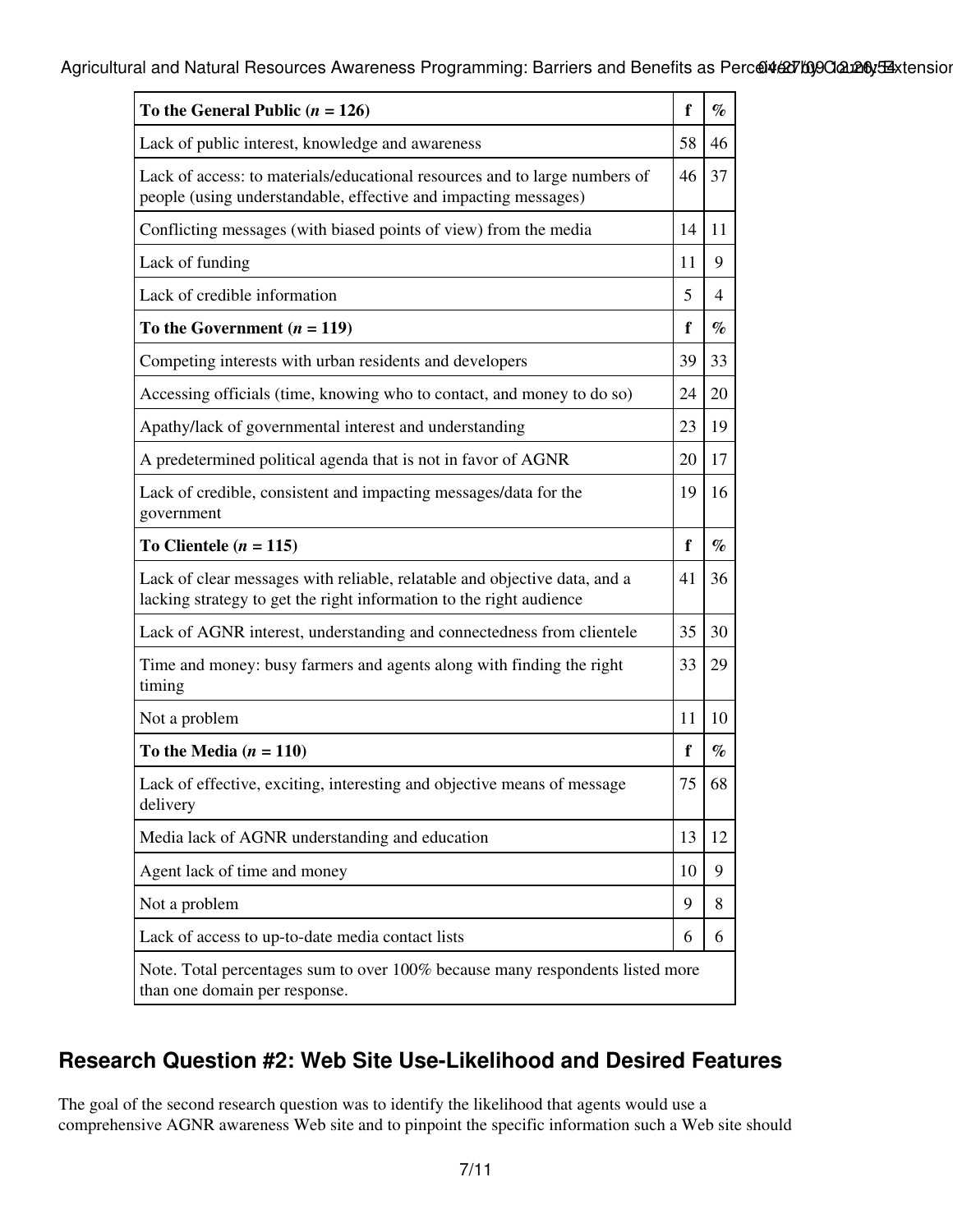include. Agents were first asked to rate their likelihood of using a comprehensive Florida AGNR awareness Web site that provides up-to-date information via a 5-point Likert-type scale ranging from  $1 = Not$  *at all likely* to 5 = *Very likely*. The majority (*n* = 108, 85%) indicated they would be either "Somewhat likely" or "Very likely" to use the Web site. The mean likelihood of Web site use was 4.23 (*SD* = 0.90).

Concerning the information that such a Web site should provide, most agents rated "Fact sheets" ( $M = 4.40$ ,  $SD = 0.78$ ), "Economic facts" ( $M = 4.19$ ,  $SD = 0.95$ ), and "Downloadable brochures" ( $M = 4.16$ ,  $SD = 0.86$ ) as features they would be very likely to use (Table 4).

#### **Table 4.**

Rated Likelihood of Using Various Features on an Agricultural and Natural Resources Awareness Web Site

| <b>Features</b>                                                                                                                  | N   | M    | <b>SD</b> |
|----------------------------------------------------------------------------------------------------------------------------------|-----|------|-----------|
| "Ready to use" curricula/lesson plans                                                                                            | 124 | 3.90 | 0.99      |
| <b>Fact sheets</b>                                                                                                               | 124 | 4.40 | 0.78      |
| Video                                                                                                                            | 123 | 3.59 | 1.07      |
| Economic facts                                                                                                                   | 124 | 4.19 | 0.95      |
| Downloadable brochures                                                                                                           | 124 | 4.16 | 0.86      |
| Interactive maps                                                                                                                 | 124 | 3.67 | 1.01      |
| Invitations to specific audiences                                                                                                | 122 | 3.48 | 1.05      |
| PowerPoint presentations                                                                                                         | 123 | 3.98 | 0.95      |
| Note. Scale: $1 = Not$ at all likely; $2 = Not$ very likely; $3 = Neutral$ ; $4 = Somewhat$<br>likely; $5 = \text{Very likely.}$ |     |      |           |

## **Conclusions**

Results of the study described here illustrate how assessing Extension agent needs regarding AGNR awareness could provide a unique perspective into current barriers facing Extension. For example, the study found that (a) a lack of interest, knowledge, and awareness among all target audiences (the general public, government, clientele, and media); (b) a lack of agent access to resources and key contacts; and (c) inconsistent and ineffective message delivery methods were the overall top barriers in communicating about AGNR.

To improve interest in AGNR-related topics at the state and national level, Extension professionals might consider employing innovative and interactive teaching techniques as part of their educational programs and/or using a "flashy" topic as an interest approach. Given that most Extension audiences are voluntary participants, implementing educational and entertaining message delivery techniques may also enhance the visibility of such programs if their "edutainment" value is advertised.

To improve agents' ability to access resources and key contacts at the state and national level, new agent orientation sessions should include training on how to acquire such information from Internet and internal document sources. Perhaps technology could be used as a method for enhancing the consistency that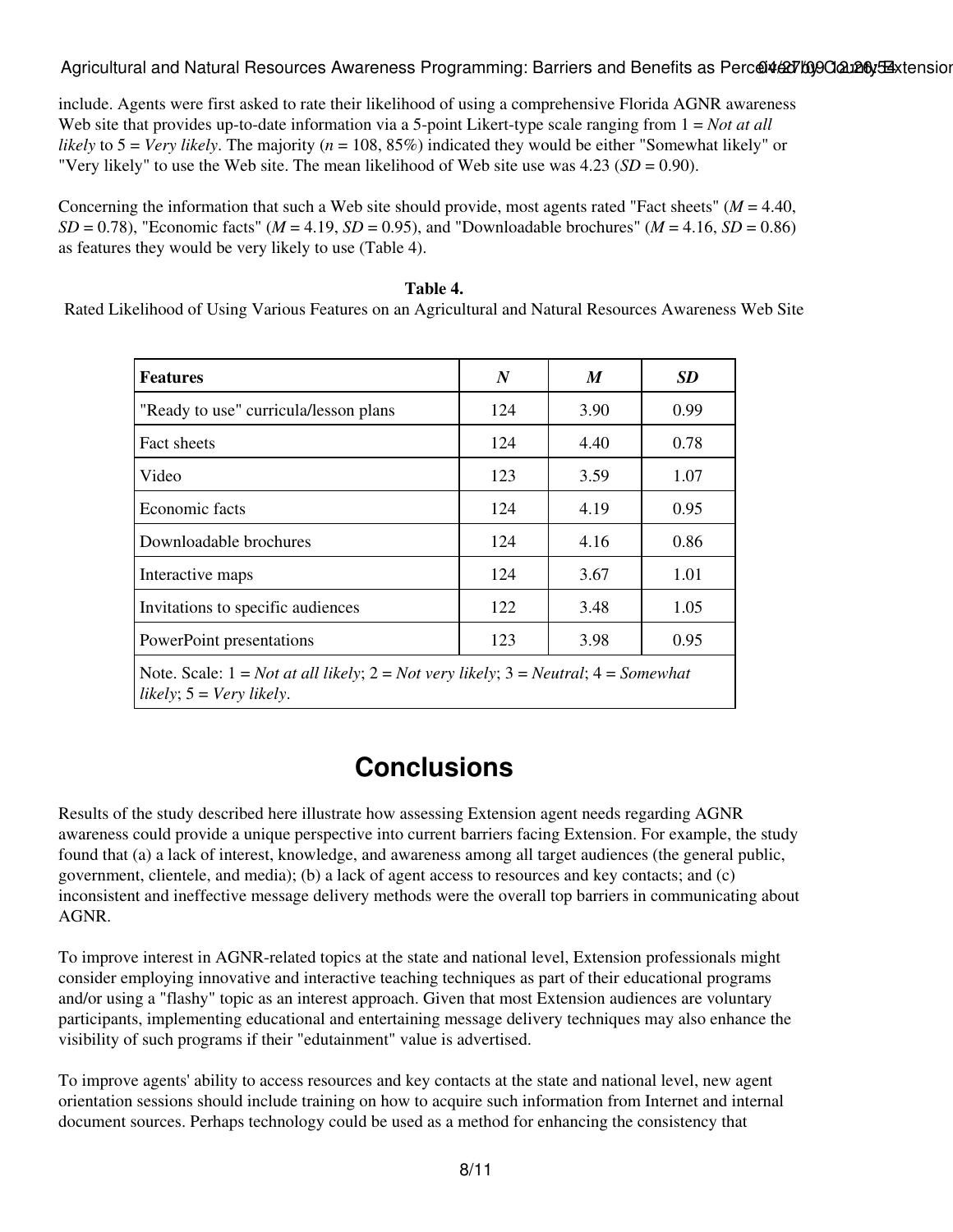educational messages are delivered to the public. For example, on-line journaling through Internet discussion boards could allow Extension professionals to share and reflect on successes/pitfalls in their outreach efforts with various target audiences.

The combination of a quantitative and qualitative approach can provide valuable information when conducting a needs assessment. For example, although inconsistency in communication efforts was previously identified in the literature (Brain & Fuhrman, 2007; Haug, 1999; McDowell, 2004), assessing agents directly via mixed methods resulted in identification of several additional barriers that were varied in nature depending on the target audience (Table 3). Very few agents mentioned "information overload" or being "too busy" as key barriers in communicating about AGNR awareness, although these were identified as major barriers by key Florida Extension leaders in a separate study regarding the same initiative (Brain & Fuhrman, 2007).

Concerning a new AGNR awareness Web site as a potential opportunity for overcoming listed barriers, most agents stated they would likely use such a Web site. However, this Web site should address many of the top AGNR awareness challenges they had listed and do so primarily via fact sheets, economic facts, and downloadable brochures.

Change *is* hard. As stated by behavior change and adult learning theorists (Birkenholz, 1999; Knowles, 1980; McKenzie-Mohr, 1999), targeting programs via stakeholder input is recommended as a practice to help establish a sense of program ownership and increase the likelihood of success/sustainability in any change effort. However, the change effort must be effectively communicated among selected change champions (such as several respected Extension professionals) for a change such as adopting a Web site to "stick."

For Extension offices considering the use of a comprehensive AGNR awareness Web site, visible support from county and state Extension leadership is extremely important. Prompts and reminders are also suggested to enhance the likelihood that Web-site use becomes habitual (McKenzie-Mohr & Smith, 1999). Finally, and perhaps most important, after agent input has been gathered during the planning phases of the Web site, providing feedback to agents on how their input was addressed will create a sense of ownership and improve the likelihood of permanent adoption.

## **References**

Ajzen, I. (1991). The theory of planned behavior. *Organizational Behavior and Human Decision Processes, 50*, 179-211.

Ary, D., Jacobs, L. C., Razavieh, A., & Sorensen, C. (2002). *Introduction to research in education* (6th ed.). Belmont, CA: Wadsworth Group.

Berrens, R. P, Bohara, A. K., Jenkins-Smith, H., Silva, C., & Weimer, D. L. (2003). The advent of Internet surveys for political research: A comparison of telephone and internet samples. *Political Analysis 11*, 1-22.

Birkenholz, R. J. (1999). *Effective adult learning*. Danville, IL: Interstate Publishers.

Brain, R., & Fuhrman, N. (2007, February). *Perceptions of Florida Extension leaders regarding the need for a comprehensive agricultural and natural resources awareness website*. Paper presented at the Southern Association of Agricultural Scientists, Mobile, AL.

Bull, N. H., Cote, L. S., Warner, P. D., & McKinnie, M. R. (2004). Is extension relevant for the 21st century? *Journal of Extension* [On-line], 42(6) Article 6COM2. Available at: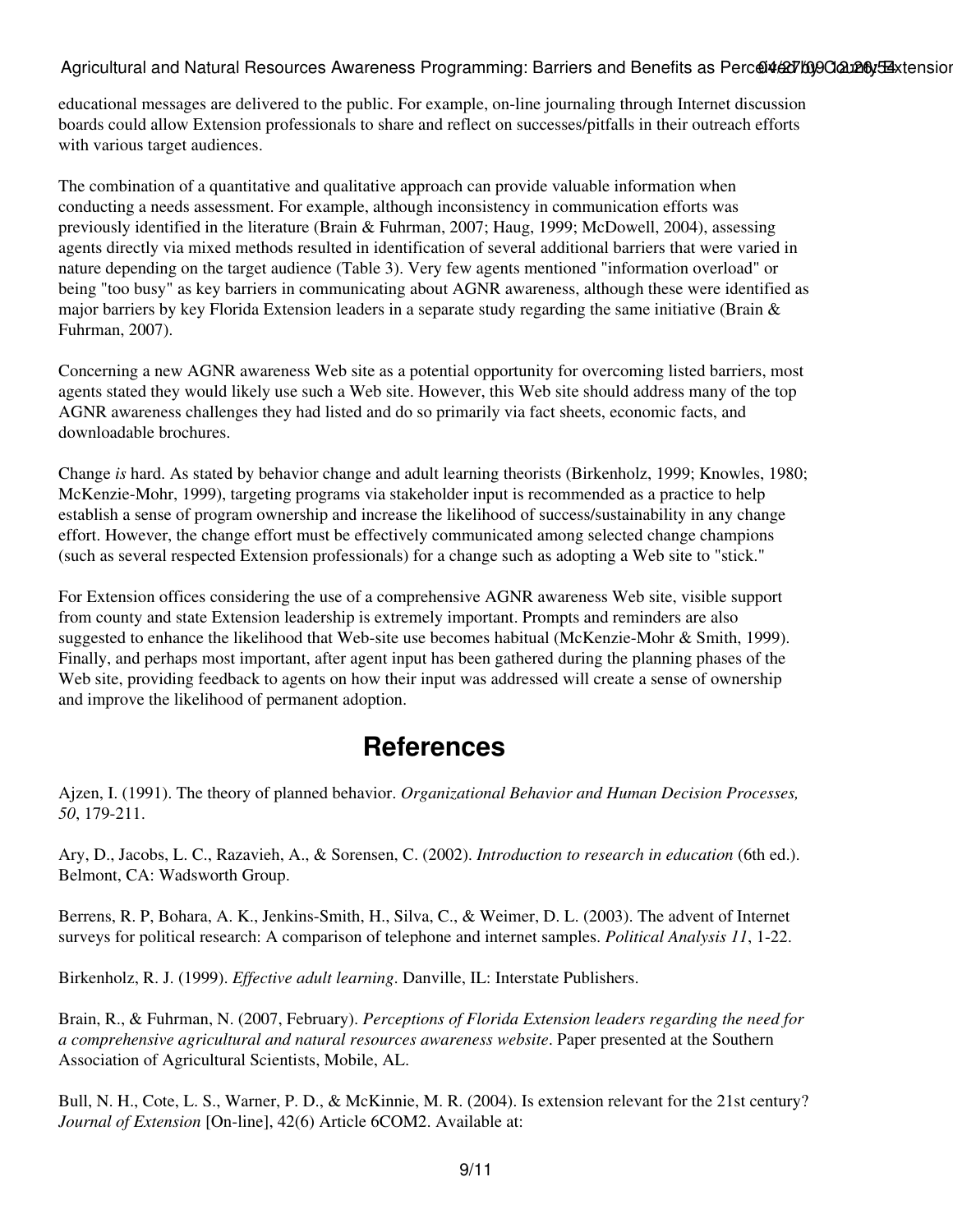#### <http://www.joe.org/joe/2004december/comm2.shtml>

Burke, W. W. (2002). *Organizational change: Theory and Practice*. Thousand Oaks, CA: Sage.

Carter, K. A., & Beaulieu, L. J. (1992). *Conducting a community needs assessment: Primary data collection techniques* (IFAS Extension Rep. CD-27). Gainesville, Florida: University of Florida, Florida Cooperative Extension Service.

Coffey, A., & Atkinson, P. (1996). *Making sense of qualitative data: Complementary research strategies*. Thousand Oaks, CA: Sage.

Dillman, D. A. (2007). *Mail and Internet surveys: The tailored design method* (2nd ed.). Hoboken, NJ: John Wiley & Sons Inc.

Ely, M., Anzul, M., Friedman, T., Garner, D., & Steinmetz, A. M. (1991). *Doing qualitative research: Circles within circles.* London: Falmer.

Extension Committee on Organization and Policy. (2002). *The Extension system: A vision for the 21st century.* Washington, D.C., National Association of State Universities and Land-Grant Colleges.

Hatch, J. A. (2002). *Doing qualitative research in education settings*. Albany, NY: State University of New York Press.

Haug, R. (1999). Some leading issues in international agricultural extension: A literature review. *Journal of Agricultural Education and Extension, 5*(4), 263-274.

King, D. A., & Boehlje, M. D. (2000). Extension: On the brink of extinction or distinction? *Journal of Extension* [On-line], 38(5) Article 5COM1. Available at: <http://www.joe.org/joe/2000october/comm1.html>

Knowles, M. S. (1980). *The modern practice of adult education: Andragogy versus pedagogy*. New York, NY: Cambridge Books.

Lewin, K. (1951). *Field theory in social science*. New York, NY: Harper & Row.

Lindner, J. R., Murphy, T. H., & Briers, G. (2001). Handling nonresponse in social science research. *Journal of Agricultural Education, 42*(4), 43-53.

McDowell, G. (2004). Is Extension an idea whose time has come-and gone? *Journal of Extension* [On-line], 42(6) Article 6COM1. Available at: [http://www.joe.org/joe/2004december/comm1.shtml](http://www.joe.org/joe/2004december/comm1.shtml )

McKenzie-Mohr, D., & Smith, W. (1999). *Fostering sustainable behavior: An introduction to community-based social marketing.* Gabriola Island, BC: New Society Publishers.

Ray, C. D. (2007). The virtual Extension specialist. *Journal of Extension* [On-line], 45(2) Article 2FEA6. Available at: <http://www.joe.org/joe/2007april/a6.shtml>

Rogers, E. M. (2003). *Diffusion of innovations* (5th ed.). New York, NY: Free Press.

Schultz, P. W. (2002). Knowledge, information, and household recycling: Examining the knowledge-deficit model of behavior change. In T. Dietz & P.C. Stern (Eds.), *New tools for environmental protection:*